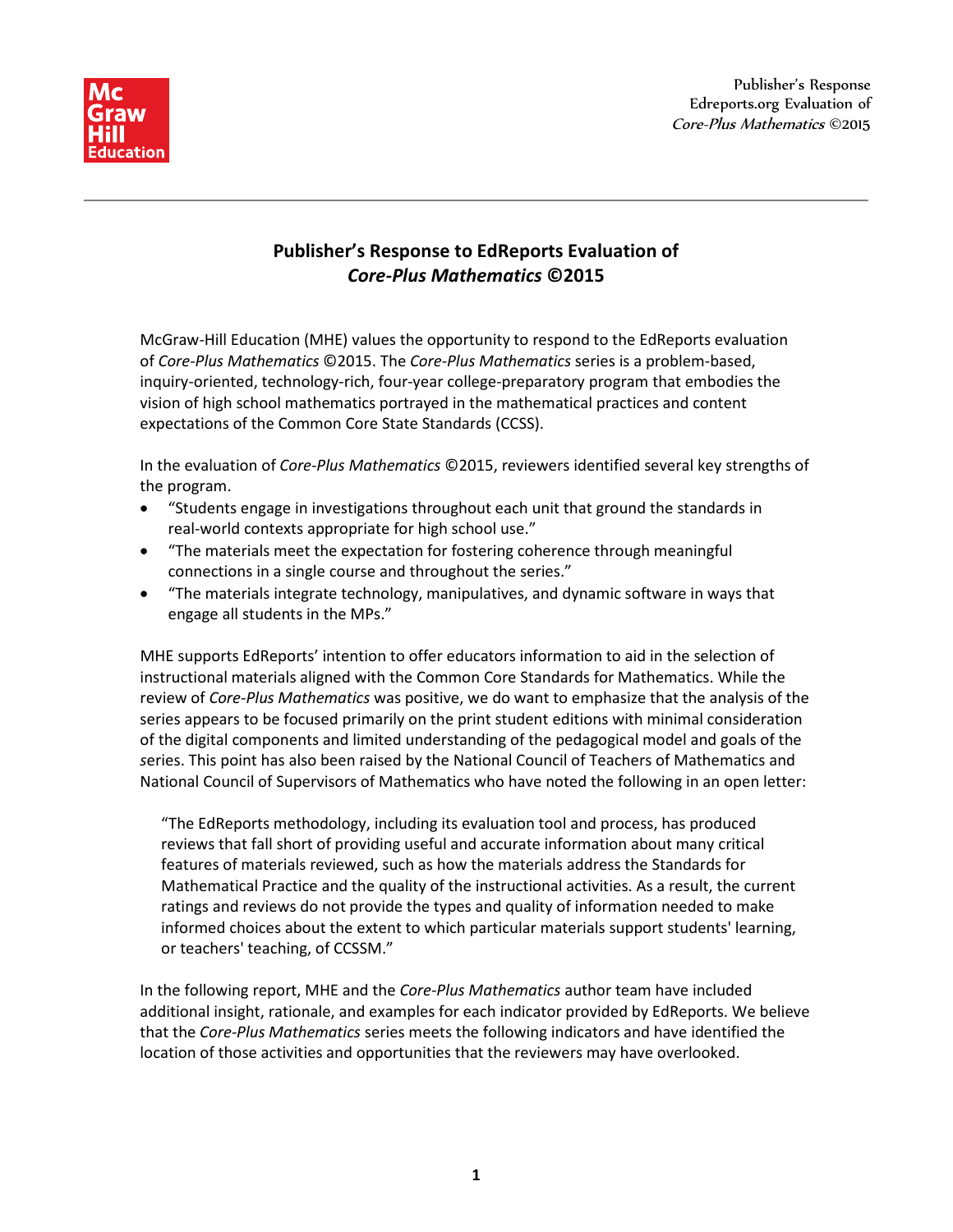

Publisher's Response Edreports.org Evaluation of Core-Plus Mathematics ©2015

**EdReports Indicator:** The materials explicitly identify and build on knowledge from Grades 6-8 to the High School Standards.

**MHE Response:** We acknowledge the importance of building upon prior knowledge from grades 6-8 to the high school standards. The *Core-Plus Mathematics* instructional materials do not explicitly identify grades 6-8 standards as students' middle school backgrounds can vary widely and the depth of standard coverage in addition to environmental variables often impact prior knowledge. We believe that educators understand their students' needs best and thus recommended cross-collaboration between middle and high school mathematics departments be scheduled in order to form an instructional bridge to best to build upon prior knowledge.

**EdReports Indicator:** The materials support the intentional development of overarching, mathematical practices (MPs 1 and 6), in connection to the high school content standards, as required by the mathematical practice standards.

**MHE Response:** The reviewers indicated that imprecise mathematical language in regard to MP1 and MP6 is present within the *Core-Plus Mathematics* programs. We want to emphasize that the use of informal language is used specifically for the purpose of ensuring that teachers have the opportunity to introduce more formal language when students are ready for it. A hallmark characteristic of *Core-Plus Mathematics* is a design that makes mathematics accessible to a majority of students.

**EdReports Indicator:** Materials provide strategies for gathering information about students' prior knowledge within and across grade levels/ courses.

**MHE Response:** The reviewers indicate partially meeting this expectation for gathering students' prior knowledge within and across grade levels/courses. By design, *Core-Plus Mathematics* has been carefully developed to ensure that information about students' prior knowledge is gained through both the materials and the curriculum-inspired pedagogy through which the materials are enacted. This occurs by the teacher eliciting and probing students' thinking and prior knowledge during the Launch (Think about this Situation) of *each* Lesson**;** through observing, listening to, and probing students' thinking as they collaboratively work on the problems in the Investigations, and through the analysis of students' responses to the "Just-in-Time" Review tasks strategically assigned before the prior knowledge needs to be recalled or accessed by students. The development and placement of these Just-in Time tasks were informed through extensive piloting and field testing of the materials and incorporating a wide range of student backgrounds and prior knowledge. Additional practice problems are provided within ConnectED in eAssessment, a dynamic assessment generator which enables teachers to create their own tests, quizzes, and worksheets.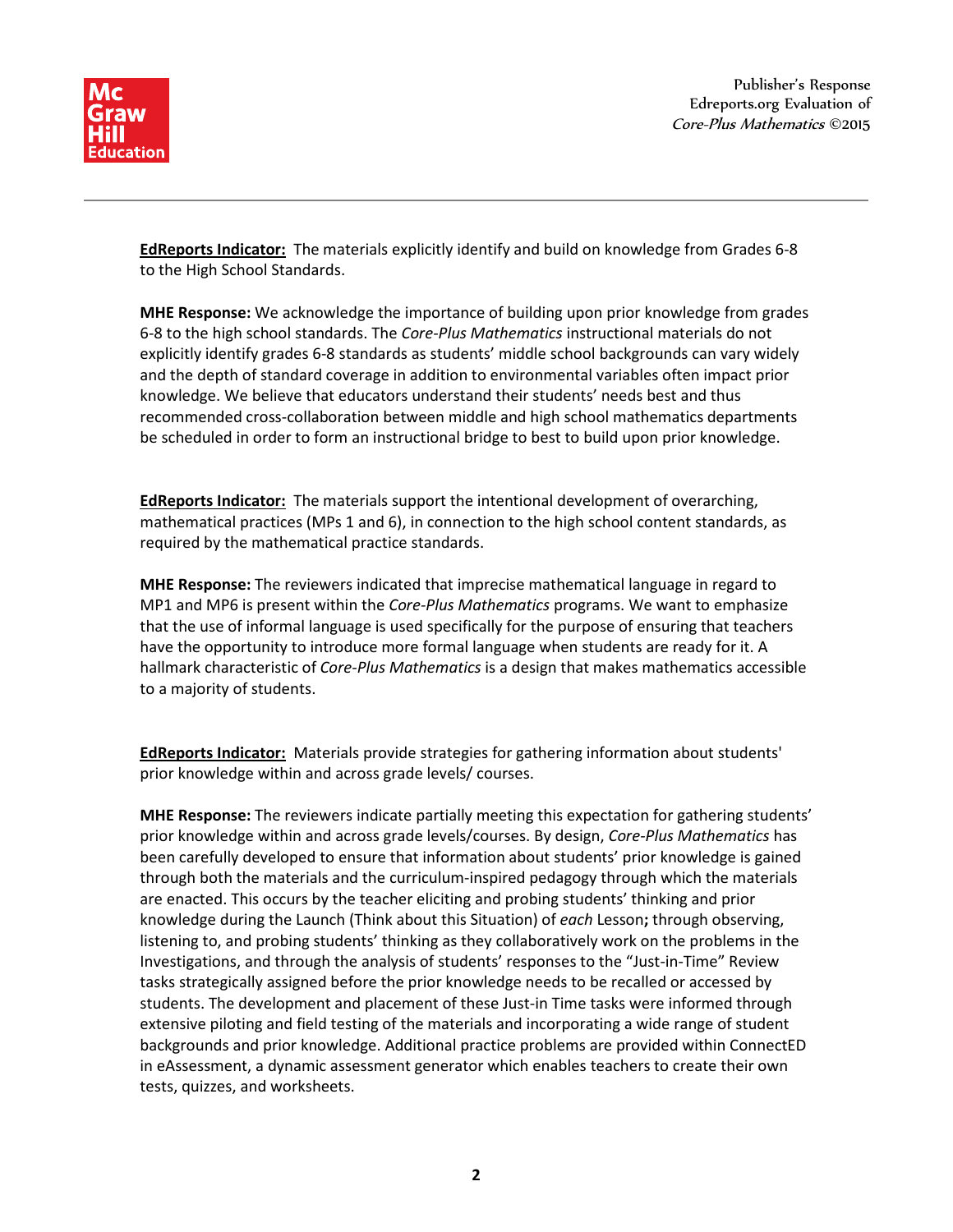

**EdReports Indicator:** Materials provide support for ongoing review and practice, with feedback, for students in learning both concepts and skills.

**MHE Response:** The reviewer indicates a partially met rating for the *Core-Plus Mathematics* program for ongoing review and practice. *Core-Plus Mathematics* provides ongoing review within the Summarize the Mathematics tasks, On Your Own practice problems, and in Looking Back Lessons, but the reviewer overlooked the structure of the Investigations which provide opportunities not only for development of new concepts, strategies, and skills, but also provide ongoing review and practice as students draw on prior knowledge to solve new problems. Each lesson includes a review set that provides distributed practice with previously learned concepts and skills. Additional opportunities for review and practice are presented with the Practicing for Standardized Test Masters and eAssessment found in ConnectED.

**EdReports Indicator:** Assessments clearly denote which standards are being emphasized.

**MHE Response:** One of the goals of *Core-Plus Mathematics* is for students to have the disposition, content understanding, and skills to confidently approach new problems without prompts as to the mathematics that is expected to be used. This is an important part of building toward college and career readiness. As problems are confronted in the real world they are not labeled with the mathematics that might be used to provide a solution. Teachers are, of course, explicitly aware of the standards being emphasized.

**EdReports Indicator:** Materials provide teachers with strategies for meeting the needs of a range of learners.

**MHE Response:** The reviewer indicated a partially met rating for this indicator, but did not consider the inherent pedagogical structure of *Core-Plus Mathematics* as a student-centered, problem-based, inquiry-oriented program intended to support student learning in heterogeneous teams. This carefully planned and researched instructional design opens opportunities for all students including those from different racial, ethnic, and linguistic groups.

The scaffolding in the program is based on differing needs of students as exhibited in classroom trials of the materials and refined across extensive national field trials involving diverse student populations. The reviewers should also note that the resulting carefully thought-out scaffolding is enhanced by Just-in-Time review tasks of key prerequisites for an Investigation and is supported by the design of the materials that promote learning in small heterogeneous teams. This enables students on occasion to help one another with accessing the necessary prerequisite knowledge or clarifying mathematical vocabulary. This classroom dynamic approach to differentiation is further bolstered by the teacher as they observe, listen to, and work with